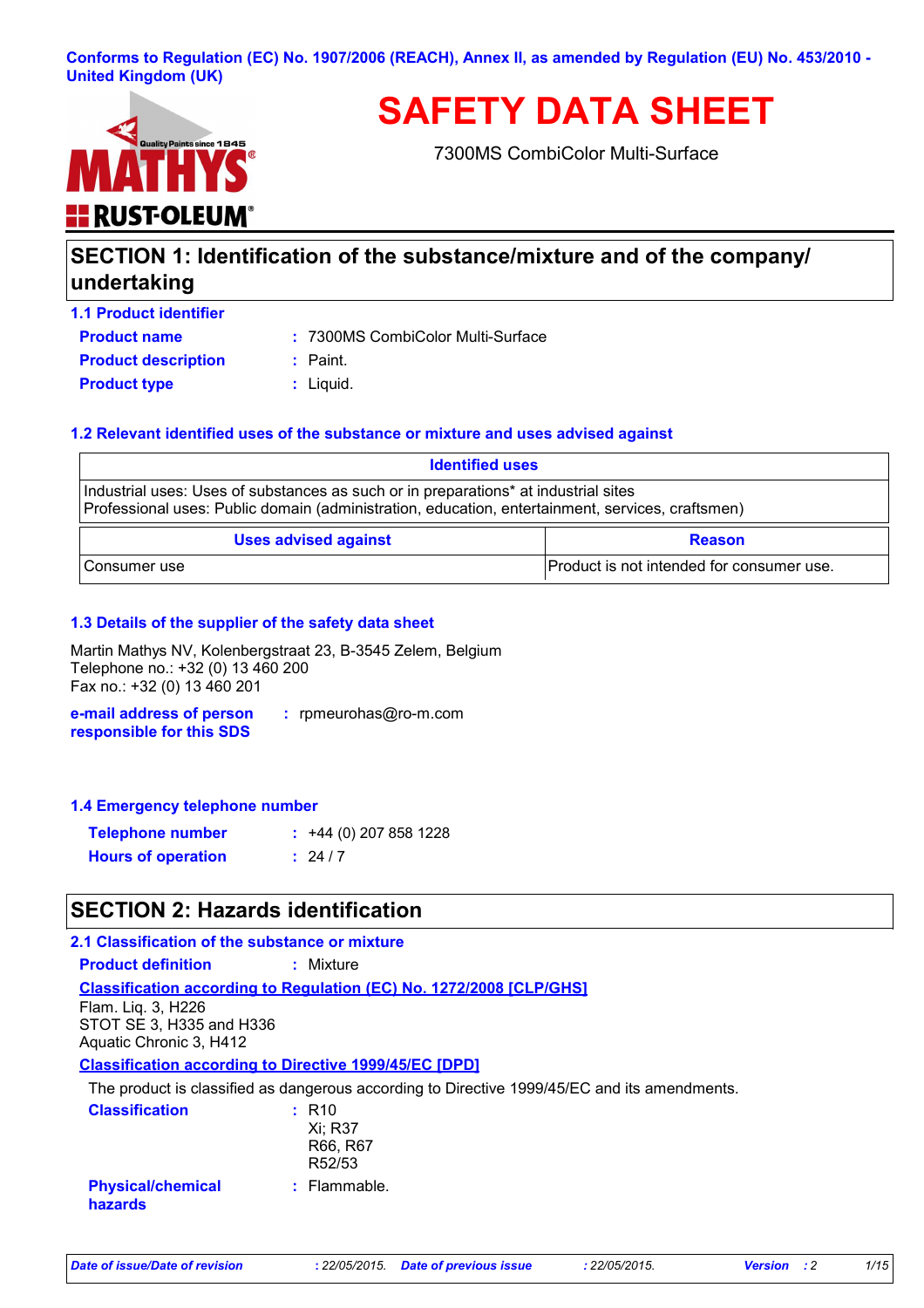| <i>ISUUMS COMMUCUM MUIL-SUNACE</i>                                                                                                                              |                                                                                                                                                                                            |
|-----------------------------------------------------------------------------------------------------------------------------------------------------------------|--------------------------------------------------------------------------------------------------------------------------------------------------------------------------------------------|
| <b>SECTION 2: Hazards identification</b>                                                                                                                        |                                                                                                                                                                                            |
| <b>Human health hazards</b>                                                                                                                                     | : Irritating to respiratory system. Repeated exposure may cause skin dryness or<br>cracking. Vapours may cause drowsiness and dizziness.                                                   |
| <b>Environmental hazards</b>                                                                                                                                    | : Harmful to aquatic organisms, may cause long-term adverse effects in the aquatic<br>environment.                                                                                         |
|                                                                                                                                                                 | See Section 16 for the full text of the R phrases or H statements declared above.                                                                                                          |
|                                                                                                                                                                 | See Section 11 for more detailed information on health effects and symptoms.                                                                                                               |
| <b>2.2 Label elements</b>                                                                                                                                       |                                                                                                                                                                                            |
| <b>Hazard pictograms</b>                                                                                                                                        |                                                                                                                                                                                            |
| <b>Signal word</b>                                                                                                                                              | : Warning                                                                                                                                                                                  |
| <b>Hazard statements</b>                                                                                                                                        | : Flammable liquid and vapour.<br>May cause respiratory irritation.<br>May cause drowsiness or dizziness.<br>Harmful to aquatic life with long lasting effects.                            |
| <b>Precautionary statements</b>                                                                                                                                 |                                                                                                                                                                                            |
| <b>Prevention</b>                                                                                                                                               | : Keep away from heat, sparks, open flames and hot surfaces. - No smoking. Avoid<br>breathing vapour. Use only outdoors or in a well-ventilated area. Avoid release to<br>the environment. |
| <b>Response</b>                                                                                                                                                 | : IF ON SKIN (or hair): Take off immediately all contaminated clothing. Rinse skin<br>with water or shower. Call a doctor if you feel unwell.                                              |
| <b>Storage</b>                                                                                                                                                  | : Store in a well-ventilated place. Keep cool. Store locked up.                                                                                                                            |
| <b>Disposal</b>                                                                                                                                                 | Dispose of contents and container in accordance with all local, regional, national<br>and international regulations.                                                                       |
| <b>Supplemental label</b><br>elements                                                                                                                           | : Contains neodecanoic acid, cobalt salt and 2-butanone oxime. May produce an<br>allergic reaction. Repeated exposure may cause skin dryness or cracking.                                  |
| <b>Annex XVII - Restrictions</b><br>on the manufacture,<br>placing on the market and<br>use of certain dangerous<br>substances, mixtures and<br><b>articles</b> | : For professional use only.                                                                                                                                                               |
| <b>Special packaging requirements</b>                                                                                                                           |                                                                                                                                                                                            |
| <b>Containers to be fitted</b><br>with child-resistant<br>fastenings                                                                                            | : Not applicable.                                                                                                                                                                          |
| <b>Tactile warning of danger : Not applicable.</b>                                                                                                              |                                                                                                                                                                                            |
| 2.3 Other hazards                                                                                                                                               |                                                                                                                                                                                            |
| Other hazards which do                                                                                                                                          | : None known.                                                                                                                                                                              |

**not result in classification**

## **SECTION 3: Composition/information on ingredients**

**Substance/mixture :** Mixture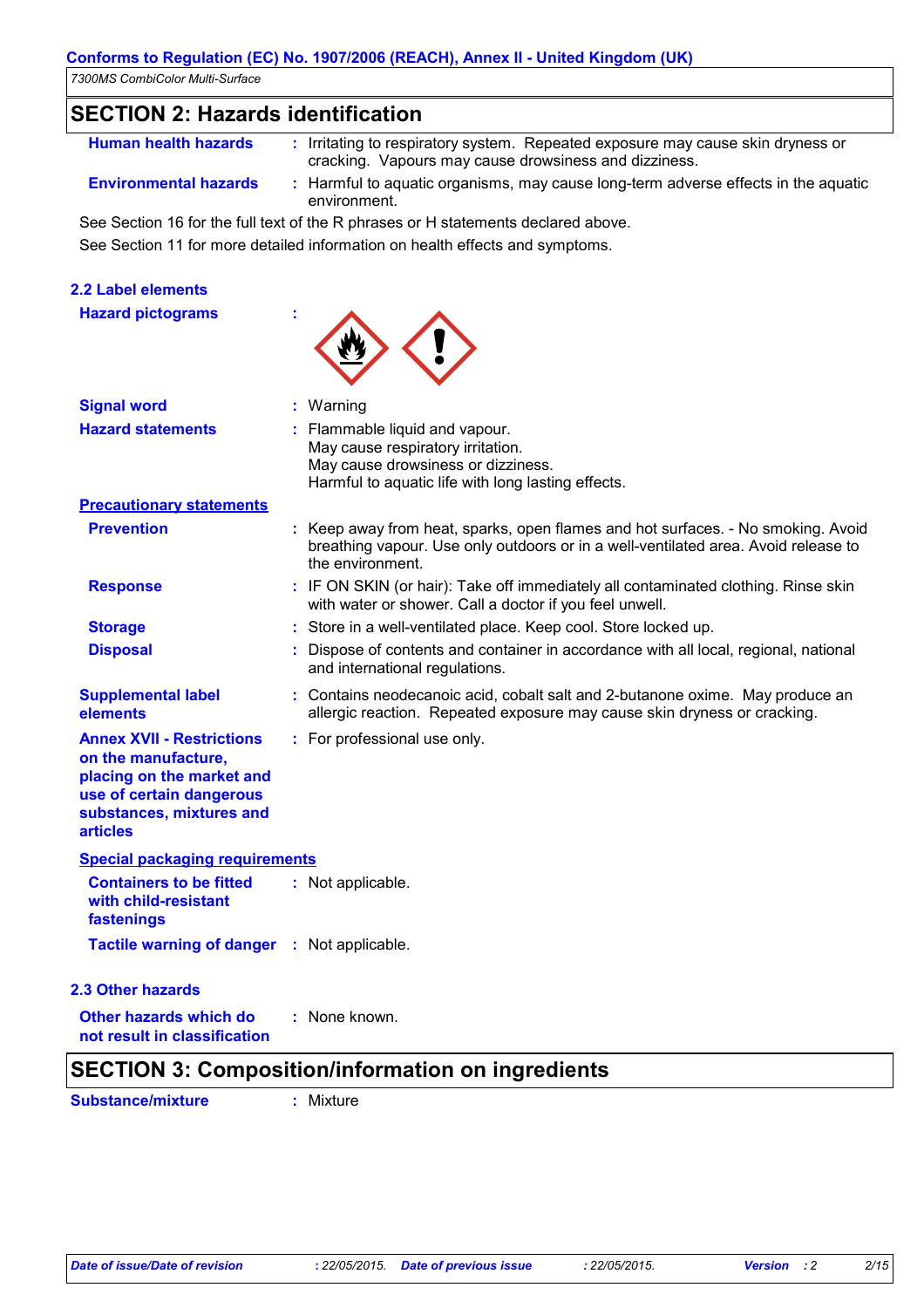### **SECTION 3: Composition/information on ingredients**

|                                   |                                                                                      |                   |                                                                             | <b>Classification</b>                                                                                                                                                                |             |
|-----------------------------------|--------------------------------------------------------------------------------------|-------------------|-----------------------------------------------------------------------------|--------------------------------------------------------------------------------------------------------------------------------------------------------------------------------------|-------------|
| <b>Product/ingredient</b><br>name | <b>Identifiers</b>                                                                   | $\frac{9}{6}$     | 67/548/EEC                                                                  | <b>Regulation (EC) No.</b><br>1272/2008 [CLP]                                                                                                                                        | <b>Type</b> |
| hydrocarbons,<br>aromatic, C9     | REACH #:<br>01-2119455851-35<br>EC: 918-668-5<br>Index: 649-356-00-4                 | $20 -$<br>$25$    | R <sub>10</sub><br>Xn; R65<br>Xi; R37<br>R66, R67<br>N; R51/53              | Flam. Liq. 3, H226<br>STOT SE 3, H335 and<br>H336<br>Asp. Tox. 1, H304<br>Aquatic Chronic 2, H411                                                                                    | $[1]$       |
| xylene (mixture of<br>isomeres)   | REACH #:<br>01-2119488216-32<br>EC: 215-535-7<br>CAS: 1330-20-7                      | $5 - 10$          | R <sub>10</sub><br>Xn; R20/21, R48/20,<br><b>R65</b><br>Xi; R36/37/38       | Flam. Liq. 3, H226<br>Acute Tox. 4, H312<br>Acute Tox. 4, H332<br>Skin Irrit. 2, H315<br>Eye Irrit. 2, H319<br><b>STOT SE 3, H335</b><br><b>STOT RE 2, H373</b><br>Asp. Tox. 1, H304 | [1] [2]     |
| n-butyl acetate                   | REACH#:<br>01-2119485493-29<br>EC: 204-658-1<br>CAS: 123-86-4<br>Index: 607-025-00-1 | < 15              | R <sub>10</sub><br>R66, R67                                                 | Flam. Liq. 3, H226<br><b>STOT SE 3, H336</b>                                                                                                                                         | [1] [2]     |
| neodecanoic acid,<br>cobalt salt  | EC: 248-373-0<br>CAS: 27253-31-2                                                     | $0,1 -$<br>< 0,25 | Xn; R22<br>Xi; R38<br>R43<br>N; R51/53                                      | Acute Tox. 4, H302<br>Skin Irrit. 2, H315<br>Skin Sens. 1, H317<br>Aquatic Chronic 2, H411                                                                                           | [1] [2]     |
| 2-butanone oxime                  | EC: 202-496-6<br>CAS: 96-29-7<br>Index: 616-014-00-0                                 | $0,1 - 1$         | Carc. Cat. 3; R40<br>Xn; R21<br>Xi; R41<br>R43                              | Acute Tox. 4, H312<br>Eye Dam. 1, H318<br>Skin Sens. 1, H317<br>Carc. 2, H351                                                                                                        | $[1]$       |
|                                   |                                                                                      |                   | See Section 16 for<br>the full text of the R-<br>phrases declared<br>above. | See Section 16 for the<br>full text of the H<br>statements declared<br>above.                                                                                                        |             |

There are no additional ingredients present which, within the current knowledge of the supplier and in the concentrations applicable, are classified as hazardous to health or the environment, are PBTs or vPvBs or have been assigned a workplace exposure limit and hence require reporting in this section.

Type

[1] Substance classified with a health or environmental hazard

[2] Substance with a workplace exposure limit

[3] Substance meets the criteria for PBT according to Regulation (EC) No. 1907/2006, Annex XIII

[4] Substance meets the criteria for vPvB according to Regulation (EC) No. 1907/2006, Annex XIII

[5] Substance of equivalent concern

Occupational exposure limits, if available, are listed in Section 8.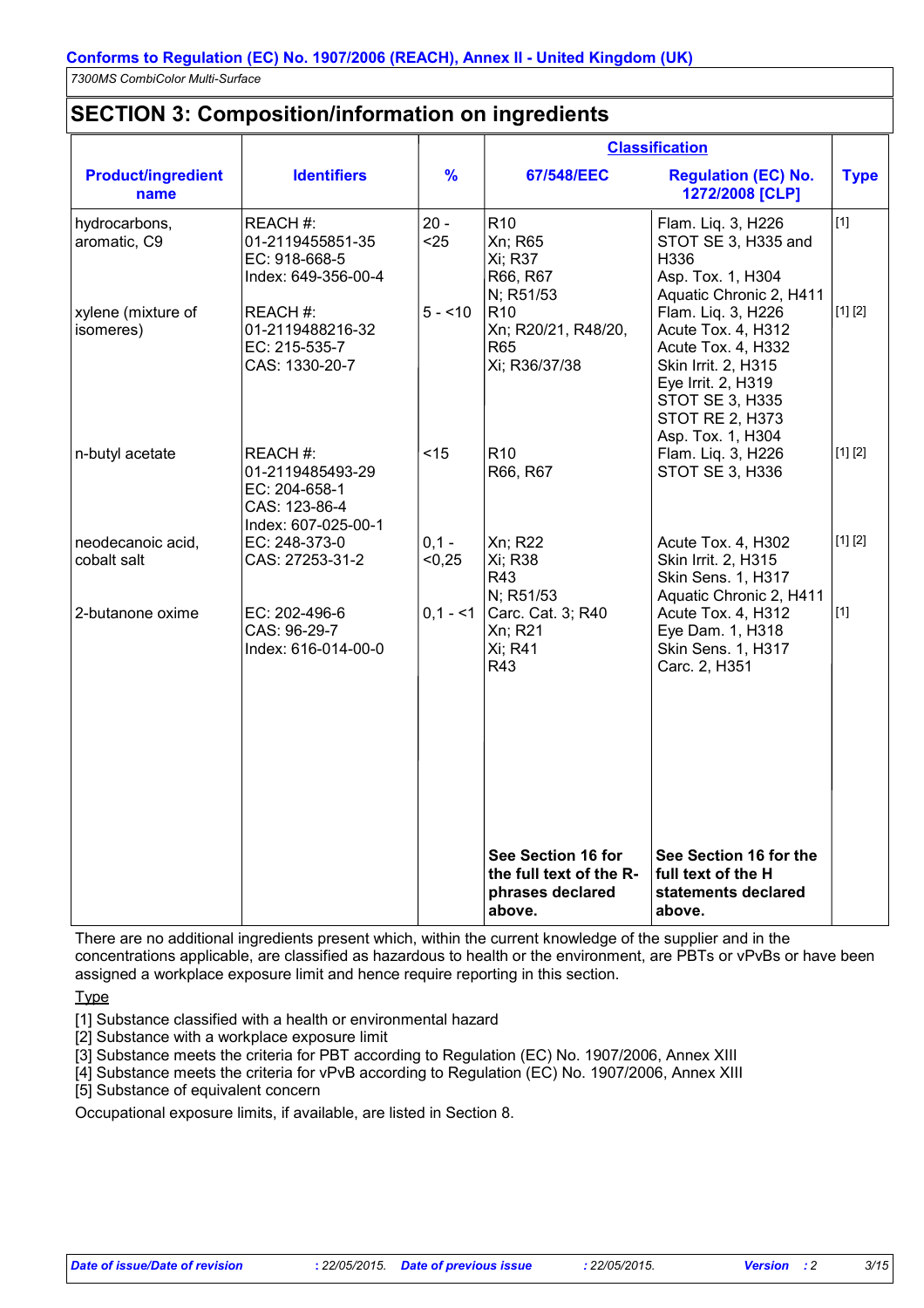### **SECTION 4: First aid measures**

| <b>4.1 Description of first aid measures</b> |                                                                                                                                                                                                                                                                                                                         |
|----------------------------------------------|-------------------------------------------------------------------------------------------------------------------------------------------------------------------------------------------------------------------------------------------------------------------------------------------------------------------------|
| <b>General</b>                               | : In all cases of doubt, or when symptoms persist, seek medical attention. Never give<br>anything by mouth to an unconscious person. If unconscious, place in recovery<br>position and seek medical advice.                                                                                                             |
| <b>Eye contact</b>                           | : Check for and remove any contact lenses. Immediately flush eyes with running<br>water for at least 15 minutes, keeping eyelids open. Seek immediate medical<br>attention.                                                                                                                                             |
| <b>Inhalation</b>                            | : Remove to fresh air. Keep person warm and at rest. If not breathing, if breathing is<br>irregular or if respiratory arrest occurs, provide artificial respiration or oxygen by<br>trained personnel.                                                                                                                  |
| <b>Skin contact</b>                          | : Remove contaminated clothing and shoes. Wash skin thoroughly with soap and<br>water or use recognised skin cleanser. Do NOT use solvents or thinners.                                                                                                                                                                 |
| <b>Ingestion</b>                             | : If swallowed, seek medical advice immediately and show the container or label.<br>Keep person warm and at rest. Do NOT induce vomiting.                                                                                                                                                                               |
| <b>Protection of first-aiders</b>            | : No action shall be taken involving any personal risk or without suitable training. If it<br>is suspected that fumes are still present, the rescuer should wear an appropriate<br>mask or self-contained breathing apparatus. It may be dangerous to the person<br>providing aid to give mouth-to-mouth resuscitation. |

### **4.2 Most important symptoms and effects, both acute and delayed**

There are no data available on the mixture itself. See Sections 2 and 3 for details.

Exposure to component solvent vapour concentrations in excess of the stated occupational exposure limit may result in adverse health effects such as mucous membrane and respiratory system irritation and adverse effects on the kidneys, liver and central nervous system. Symptoms and signs include headache, dizziness, fatigue, muscular weakness, drowsiness and, in extreme cases, loss of consciousness.

Solvents may cause some of the above effects by absorption through the skin. Repeated or prolonged contact with the mixture may cause removal of natural fat from the skin, resulting in non-allergic contact dermatitis and absorption through the skin.

If splashed in the eyes, the liquid may cause irritation and reversible damage.

Ingestion may cause nausea, diarrhea and vomiting.

This takes into account, where known, delayed and immediate effects and also chronic effects of components from short-term and long-term exposure by oral, inhalation and dermal routes of exposure and eye contact.

Contains neodecanoic acid, cobalt salt, 2-butanone oxime. May produce an allergic reaction.

### **4.3 Indication of any immediate medical attention and special treatment needed**

| <b>Notes to physician</b>  | : Treat symptomatically. Contact poison treatment specialist immediately if large<br>quantities have been ingested or inhaled. |
|----------------------------|--------------------------------------------------------------------------------------------------------------------------------|
| <b>Specific treatments</b> | No specific treatment.                                                                                                         |

See toxicological information (Section 11)

### **SECTION 5: Firefighting measures**

| 5.1 Extinguishing media                |                                                                      |
|----------------------------------------|----------------------------------------------------------------------|
| <b>Suitable extinguishing</b><br>media | : Recommended: alcohol-resistant foam, $CO2$ , powders, water spray. |
| Unsuitable extinguishing<br>media      | : Do not use water jet.                                              |

#### **5.2 Special hazards arising from the substance or mixture**

| <b>Hazards from the</b> | Fire will produce dense black smoke. Exposure to decomposition products may |  |
|-------------------------|-----------------------------------------------------------------------------|--|
| substance or mixture    | cause a health hazard.                                                      |  |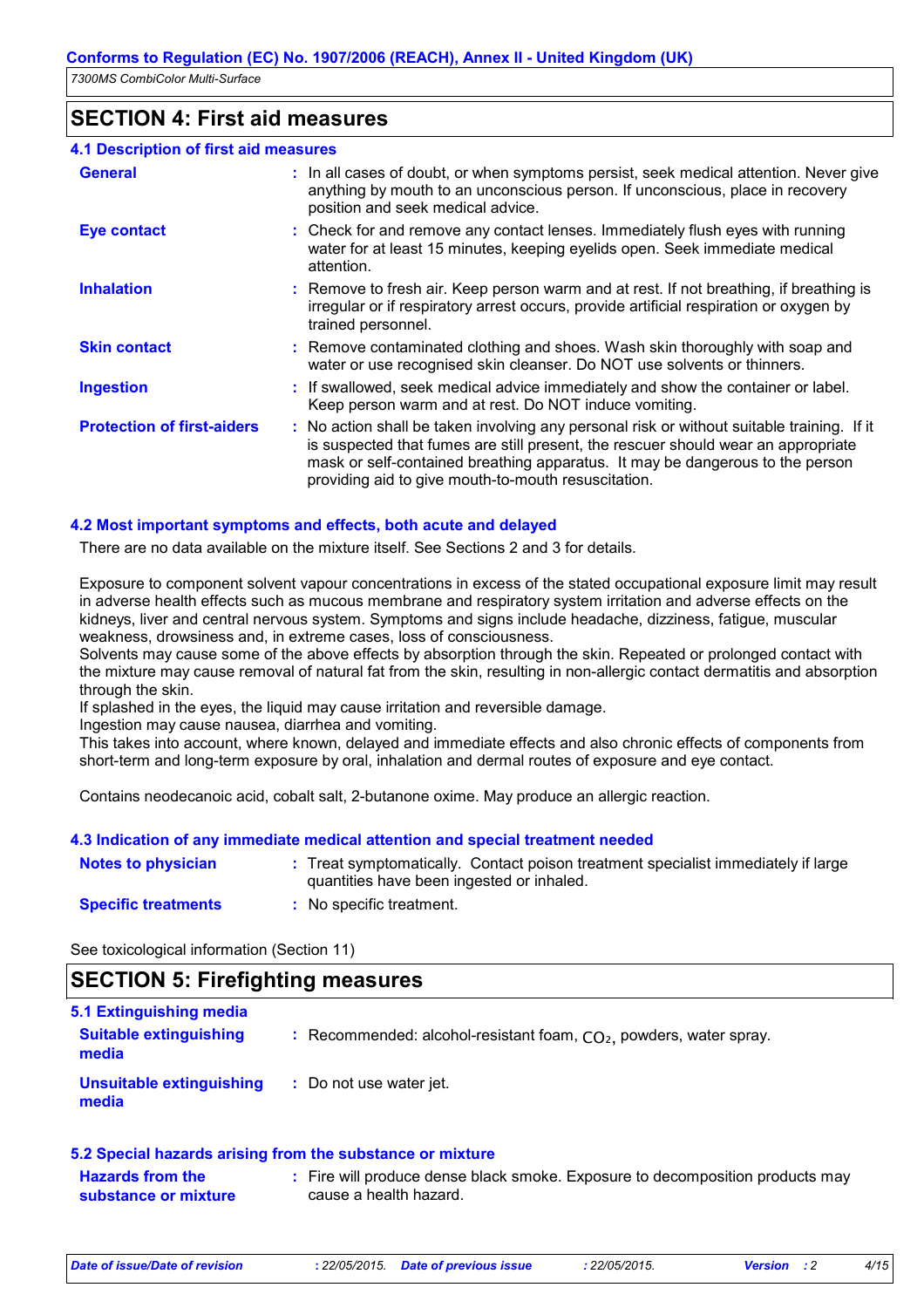## **SECTION 5: Firefighting measures**

| <b>Hazardous thermal</b><br>decomposition products                                           | : Decomposition products may include the following materials: carbon monoxide,<br>carbon dioxide, smoke, oxides of nitrogen. |
|----------------------------------------------------------------------------------------------|------------------------------------------------------------------------------------------------------------------------------|
| <b>5.3 Advice for firefighters</b><br><b>Special protective actions</b><br>for fire-fighters | : Cool closed containers exposed to fire with water. Do not release runoff from fire to<br>drains or watercourses.           |
| <b>Special protective</b>                                                                    | : Appropriate breathing apparatus may be required.                                                                           |

**equipment for fire-fighters**

## **SECTION 6: Accidental release measures**

|                                                                        | 6.1 Personal precautions, protective equipment and emergency procedures                                                                                                                                                                                                            |
|------------------------------------------------------------------------|------------------------------------------------------------------------------------------------------------------------------------------------------------------------------------------------------------------------------------------------------------------------------------|
| For non-emergency<br>personnel                                         | : Exclude sources of ignition and ventilate the area. Avoid breathing vapour or mist.<br>Refer to protective measures listed in sections 7 and 8.                                                                                                                                  |
|                                                                        | For emergency responders : If specialised clothing is required to deal with the spillage, take note of any<br>information in Section 8 on suitable and unsuitable materials. See also the<br>information in "For non-emergency personnel".                                         |
| <b>6.2 Environmental</b><br><b>precautions</b>                         | : Do not allow to enter drains or watercourses. If the product contaminates lakes,<br>rivers, or sewers, inform the appropriate authorities in accordance with local<br>regulations.                                                                                               |
| <b>6.3 Methods and materials</b><br>for containment and<br>cleaning up | : Contain and collect spillage with non-combustible, absorbent material e.g. sand,<br>earth, vermiculite or diatomaceous earth and place in container for disposal<br>according to local regulations (see Section 13). Preferably clean with a detergent.<br>Avoid using solvents. |
| 6.4 Reference to other<br><b>sections</b>                              | : See Section 1 for emergency contact information.<br>See Section 8 for information on appropriate personal protective equipment.<br>See Section 13 for additional waste treatment information.                                                                                    |

# **SECTION 7: Handling and storage**

| <b>7.1 Precautions for safe</b><br>handling | : Prevent the creation of flammable or explosive concentrations of vapours in air and<br>avoid vapour concentrations higher than the occupational exposure limits.<br>In addition, the product should only be used in areas from which all naked lights and<br>other sources of ignition have been excluded. Electrical equipment should be<br>protected to the appropriate standard.<br>Mixture may charge electrostatically: always use earthing leads when transferring<br>from one container to another.<br>Operators should wear antistatic footwear and clothing and floors should be of the<br>conducting type.<br>Keep away from heat, sparks and flame. No sparking tools should be used.<br>Avoid contact with skin and eyes. Avoid the inhalation of dust, particulates, spray or<br>mist arising from the application of this mixture. Avoid inhalation of dust from<br>sanding.<br>Eating, drinking and smoking should be prohibited in areas where this material is<br>handled, stored and processed.<br>Put on appropriate personal protective equipment (see Section 8).<br>Never use pressure to empty. Container is not a pressure vessel.<br>Always keep in containers made from the same material as the original one.<br>Comply with the health and safety at work laws.<br>Do not allow to enter drains or watercourses.<br>Information on fire and explosion protection<br>Vapours are heavier than air and may spread along floors. Vapours may form<br>explosive mixtures with air. |
|---------------------------------------------|--------------------------------------------------------------------------------------------------------------------------------------------------------------------------------------------------------------------------------------------------------------------------------------------------------------------------------------------------------------------------------------------------------------------------------------------------------------------------------------------------------------------------------------------------------------------------------------------------------------------------------------------------------------------------------------------------------------------------------------------------------------------------------------------------------------------------------------------------------------------------------------------------------------------------------------------------------------------------------------------------------------------------------------------------------------------------------------------------------------------------------------------------------------------------------------------------------------------------------------------------------------------------------------------------------------------------------------------------------------------------------------------------------------------------------------------------------------------------------------------------------------|
|                                             |                                                                                                                                                                                                                                                                                                                                                                                                                                                                                                                                                                                                                                                                                                                                                                                                                                                                                                                                                                                                                                                                                                                                                                                                                                                                                                                                                                                                                                                                                                              |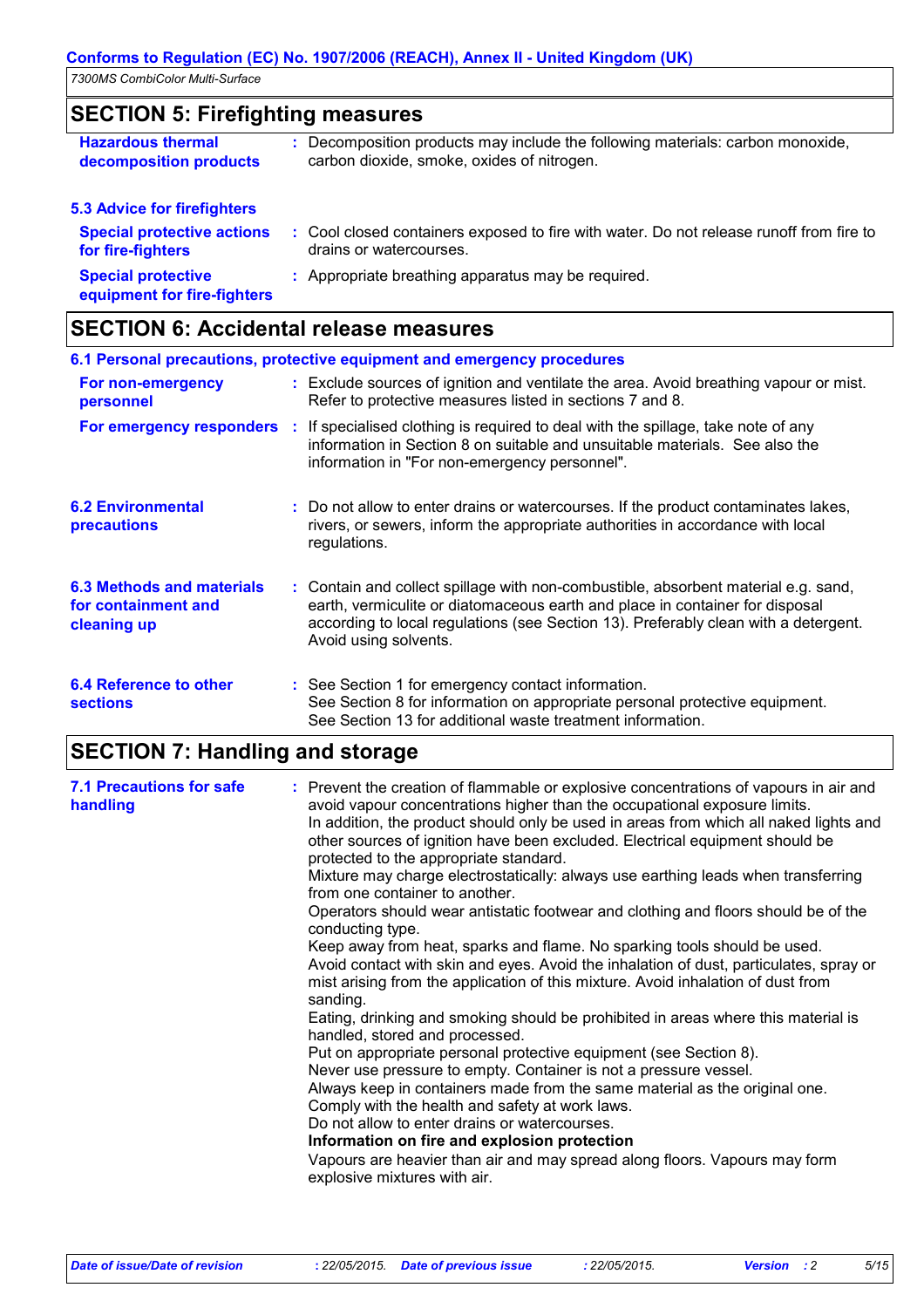# **SECTION 7: Handling and storage**

| <b>7.2 Conditions for safe</b><br>storage, including any<br><b>incompatibilities</b> | : Store in accordance with local regulations.<br>Notes on joint storage<br>Keep away from: oxidising agents, strong alkalis, strong acids.<br>Additional information on storage conditions<br>Observe label precautions. Store in a dry, cool and well-ventilated area. Keep away<br>from heat and direct sunlight. Keep away from sources of ignition. No smoking.<br>Prevent unauthorised access. Containers that have been opened must be carefully<br>resealed and kept upright to prevent leakage. |
|--------------------------------------------------------------------------------------|---------------------------------------------------------------------------------------------------------------------------------------------------------------------------------------------------------------------------------------------------------------------------------------------------------------------------------------------------------------------------------------------------------------------------------------------------------------------------------------------------------|
| 7.3 Specific end use(s)                                                              |                                                                                                                                                                                                                                                                                                                                                                                                                                                                                                         |
| <b>Recommendations</b>                                                               | : Not available.                                                                                                                                                                                                                                                                                                                                                                                                                                                                                        |
| <b>Industrial sector specific</b><br><b>solutions</b>                                | $:$ Not available.                                                                                                                                                                                                                                                                                                                                                                                                                                                                                      |

### **SECTION 8: Exposure controls/personal protection**

### **8.1 Control parameters**

### **Occupational exposure limits**

| <b>Product/ingredient name</b>                           | <b>Exposure limit values</b>                                                                                                                                                                                                                                                                                                                                                                                                                                                                                                                                                                                                                                                                                                                                                                                                                                                                                                                                                                                        |
|----------------------------------------------------------|---------------------------------------------------------------------------------------------------------------------------------------------------------------------------------------------------------------------------------------------------------------------------------------------------------------------------------------------------------------------------------------------------------------------------------------------------------------------------------------------------------------------------------------------------------------------------------------------------------------------------------------------------------------------------------------------------------------------------------------------------------------------------------------------------------------------------------------------------------------------------------------------------------------------------------------------------------------------------------------------------------------------|
| xylene (mixture of isomeres)                             | EH40/2005 WELs (United Kingdom (UK), 12/2011). Absorbed<br>through skin.<br>STEL: 441 mg/m <sup>3</sup> 15 minutes.<br>STEL: 100 ppm 15 minutes.<br>TWA: 220 mg/m <sup>3</sup> 8 hours.<br>TWA: 50 ppm 8 hours.                                                                                                                                                                                                                                                                                                                                                                                                                                                                                                                                                                                                                                                                                                                                                                                                     |
| n-butyl acetate                                          | EH40/2005 WELs (United Kingdom (UK), 12/2011).<br>STEL: 966 mg/m <sup>3</sup> 15 minutes.<br>STEL: 200 ppm 15 minutes.<br>TWA: 724 mg/m <sup>3</sup> 8 hours.<br>TWA: 150 ppm 8 hours.                                                                                                                                                                                                                                                                                                                                                                                                                                                                                                                                                                                                                                                                                                                                                                                                                              |
| neodecanoic acid, cobalt salt                            | EH40/2005 WELs (United Kingdom (UK), 12/2011). Skin<br>sensitiser.<br>TWA: $0,1$ mg/m <sup>3</sup> , (as Co) 8 hours.                                                                                                                                                                                                                                                                                                                                                                                                                                                                                                                                                                                                                                                                                                                                                                                                                                                                                               |
| <b>Recommended monitoring</b><br>procedures<br>required. | If this product contains ingredients with exposure limits, personal, workplace<br>atmosphere or biological monitoring may be required to determine the effectiveness<br>of the ventilation or other control measures and/or the necessity to use respiratory<br>protective equipment. Reference should be made to monitoring standards, such as<br>the following: European Standard EN 689 (Workplace atmospheres - Guidance for<br>the assessment of exposure by inhalation to chemical agents for comparison with<br>limit values and measurement strategy) European Standard EN 14042 (Workplace<br>atmospheres - Guide for the application and use of procedures for the assessment<br>of exposure to chemical and biological agents) European Standard EN 482<br>(Workplace atmospheres - General requirements for the performance of procedures<br>for the measurement of chemical agents) Reference to national guidance<br>documents for methods for the determination of hazardous substances will also be |
| <b>DNELS/DMELS</b>                                       |                                                                                                                                                                                                                                                                                                                                                                                                                                                                                                                                                                                                                                                                                                                                                                                                                                                                                                                                                                                                                     |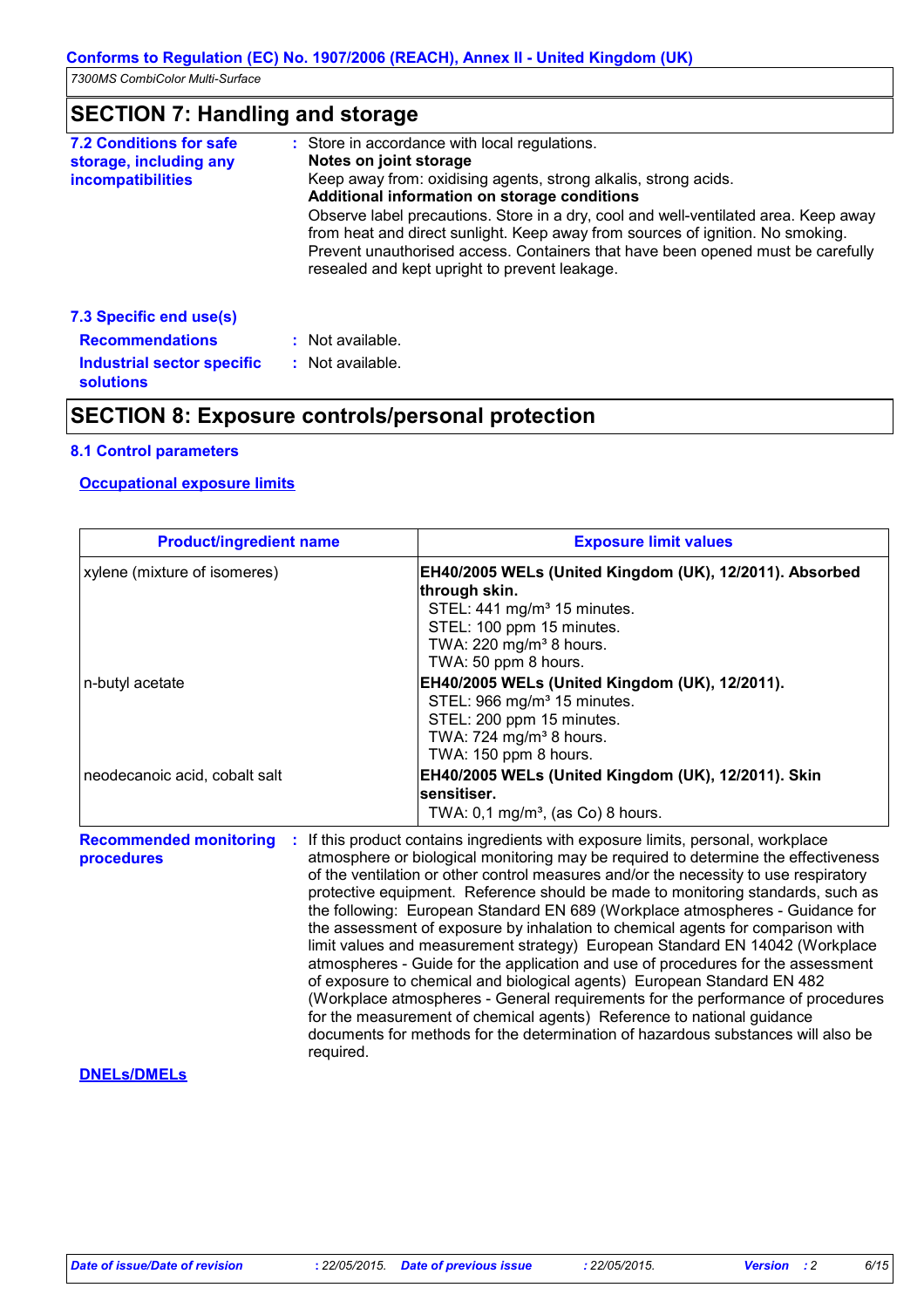### **SECTION 8: Exposure controls/personal protection**

| <b>Product/ingredient name</b> | <b>Type</b> | <b>Exposure</b>           | <b>Value</b>                 | <b>Population</b> | <b>Effects</b> |
|--------------------------------|-------------|---------------------------|------------------------------|-------------------|----------------|
| n-butyl acetate                | <b>DNEL</b> | Long term Dermal          | 7 mg/kg<br>bw/day            | Workers           | Systemic       |
|                                | <b>DNEL</b> | Long term Oral,<br>Dermal | $3,4$ mg/kg<br>bw/day        | Consumers         | Systemic       |
|                                | <b>DNEL</b> | Short term<br>Inhalation  | 960 mg/m <sup>3</sup>        | Workers           | Systemic       |
|                                | <b>DNEL</b> | Short term<br>Inhalation  | 960 mg/m <sup>3</sup>        | Workers           | Local          |
|                                | <b>DNEL</b> | Long term<br>Inhalation   | 480 mg/m <sup>3</sup>        | Workers           | Systemic       |
|                                | <b>DNEL</b> | Long term<br>Inhalation   | 480 mg/m <sup>3</sup>        | Workers           | Local          |
|                                | <b>DNEL</b> | Short term<br>Inhalation  | 859,7 mg/<br>m <sup>3</sup>  | Consumers         | Systemic       |
|                                | <b>DNEL</b> | Short term<br>Inhalation  | 859,7 mg/<br>m <sup>3</sup>  | Consumers         | Local          |
|                                | <b>DNEL</b> | Long term<br>Inhalation   | 102,34 mg/<br>m <sup>3</sup> | Consumers         | Systemic       |
|                                | <b>DNEL</b> | Long term<br>Inhalation   | 102,34 mg/<br>m <sup>3</sup> | Consumers         | Local          |

#### **PNECs**

| <b>Product/ingredient name</b> | <b>Compartment Detail</b>                                                                                   | <b>Value</b>                                                                            | <b>Method Detail</b> |
|--------------------------------|-------------------------------------------------------------------------------------------------------------|-----------------------------------------------------------------------------------------|----------------------|
| n-butyl acetate                | Fresh water<br>Marine<br>Fresh water sediment<br>Marine water sediment<br>Soil<br>Sewage Treatment<br>Plant | $0,18$ mg/l<br>$0,018$ mg/l<br>0,981 mg/kg<br>0,0981 mg/kg<br>0,0903 mg/kg<br>35,6 mg/l |                      |

### **8.2 Exposure controls**

| <b>Appropriate engineering</b> | : Provide adequate ventilation. Where reasonably practicable, this should be     |
|--------------------------------|----------------------------------------------------------------------------------|
| controls                       | achieved by the use of local exhaust ventilation and good general extraction. If |
|                                | these are not sufficient to maintain concentrations of particulates and solvent  |
|                                | vapours below the OEL, suitable respiratory protection must be worn.             |

### **Individual protection measures**

| <b>Hygiene measures</b>    | : Wash hands, forearms and face thoroughly after handling chemical products, before<br>eating, smoking and using the lavatory and at the end of the working period.<br>Appropriate techniques should be used to remove potentially contaminated clothing.<br>Wash contaminated clothing before reusing. Ensure that eyewash stations and<br>safety showers are close to the workstation location. |
|----------------------------|---------------------------------------------------------------------------------------------------------------------------------------------------------------------------------------------------------------------------------------------------------------------------------------------------------------------------------------------------------------------------------------------------|
| <b>Eye/face protection</b> | : Safety glasses with side shields. (EN166)                                                                                                                                                                                                                                                                                                                                                       |

# **Skin protection**

### **Hand protection**

There is no one glove material or combination of materials that will give unlimited resistance to any individual or combination of chemicals.

The breakthrough time must be greater than the end use time of the product.

The instructions and information provided by the glove manufacturer on use, storage, maintenance and replacement must be followed.

Gloves should be replaced regularly and if there is any sign of damage to the glove material.

Always ensure that gloves are free from defects and that they are stored and used correctly. The performance or effectiveness of the glove may be reduced by physical/chemical damage and poor

maintenance.

Barrier creams may help to protect the exposed areas of the skin but should not be applied once exposure has occurred.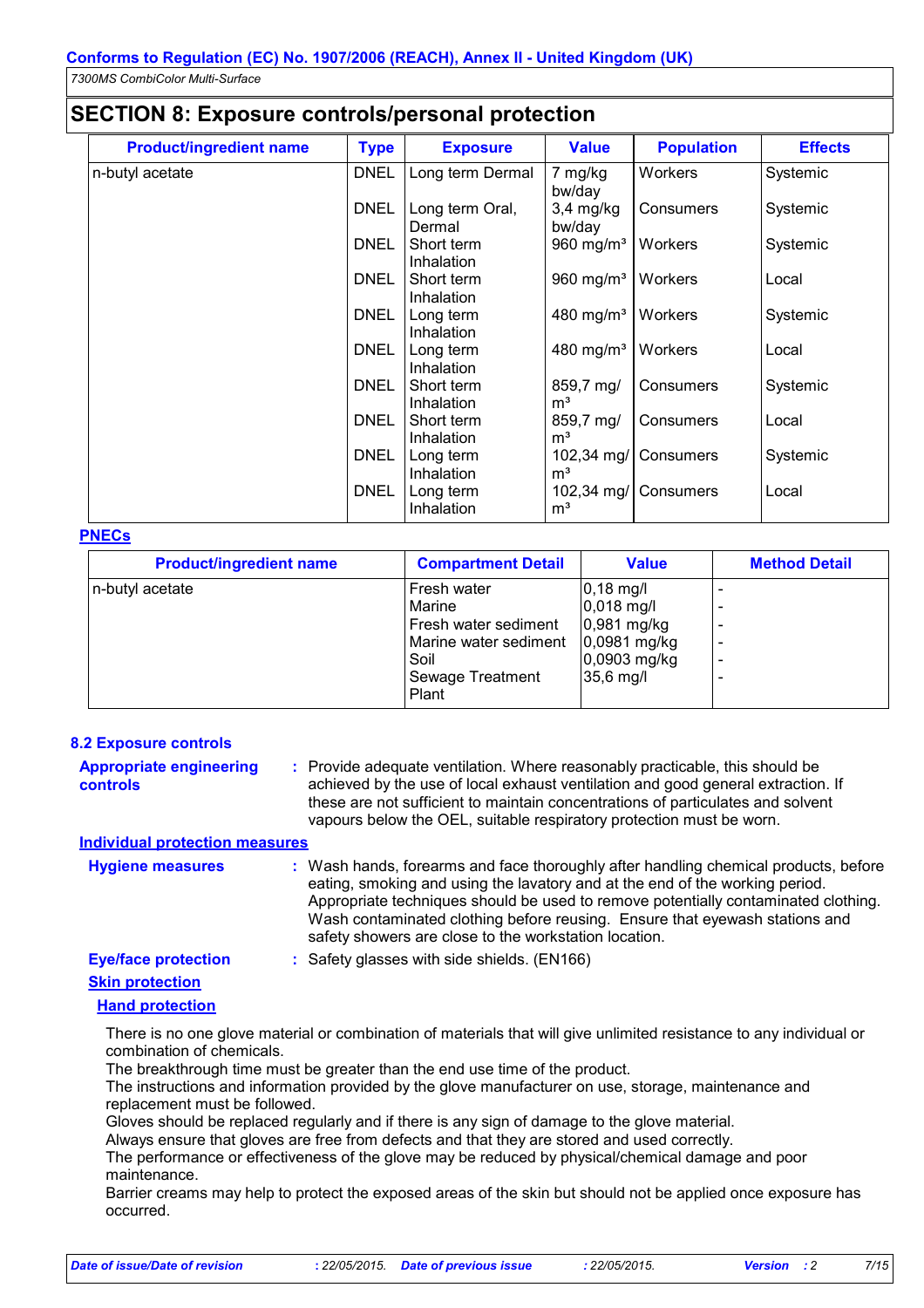## **SECTION 8: Exposure controls/personal protection**

| <b>Gloves</b>                                    | : For prolonged or repeated handling, use the following type of gloves:                                                                                                                                                                                                                                                                                                                              |
|--------------------------------------------------|------------------------------------------------------------------------------------------------------------------------------------------------------------------------------------------------------------------------------------------------------------------------------------------------------------------------------------------------------------------------------------------------------|
|                                                  | Recommended: nitrile rubber gloves.                                                                                                                                                                                                                                                                                                                                                                  |
|                                                  | The recommendation for the type or types of glove to use when handling this<br>product is based on information from the following source:                                                                                                                                                                                                                                                            |
|                                                  | EN 374-3 : 2003                                                                                                                                                                                                                                                                                                                                                                                      |
|                                                  | The user must check that the final choice of type of glove selected for handling this<br>product is the most appropriate and takes into account the particular conditions of<br>use, as included in the user's risk assessment.                                                                                                                                                                      |
| <b>Body protection</b>                           | : Personnel should wear antistatic clothing made of natural fibres or of high-<br>temperature-resistant synthetic fibres. (EN 1149-1)                                                                                                                                                                                                                                                                |
| <b>Other skin protection</b>                     | : Appropriate footwear and any additional skin protection measures should be<br>selected based on the task being performed and the risks involved and should be<br>approved by a specialist before handling this product.                                                                                                                                                                            |
| <b>Respiratory protection</b>                    | : If workers are exposed to concentrations above the exposure limit, they must use<br>appropriate, certified respirators.                                                                                                                                                                                                                                                                            |
|                                                  | Use a properly fitted, air-purifying or air-fed respirator complying with an approved<br>standard if a risk assessment indicates this is necessary. Respirator selection must<br>be based on known or anticipated exposure levels, the hazards of the product and<br>the safe working limits of the selected respirator. Recommended: organic vapour<br>filter (Type A) (as filter combination A-P2) |
| <b>Environmental exposure</b><br><b>controls</b> | : Do not allow to enter drains or watercourses.                                                                                                                                                                                                                                                                                                                                                      |

## **SECTION 9: Physical and chemical properties**

### **9.1 Information on basic physical and chemical properties**

| <b>Appearance</b>                                      |    |                                                     |
|--------------------------------------------------------|----|-----------------------------------------------------|
| <b>Physical state</b>                                  |    | $:$ Liquid.                                         |
| <b>Colour</b>                                          |    | : Various                                           |
| <b>Odour</b>                                           |    | Not available.                                      |
| рH                                                     |    | Not available.                                      |
| <b>Melting point/freezing point</b>                    |    | Not available.                                      |
| <b>Initial boiling point and</b><br>boiling range      |    | Not available.                                      |
| <b>Flash point</b>                                     |    | Closed cup: 40°C                                    |
| <b>Evaporation rate</b>                                |    | Not available.                                      |
| <b>Flammability (solid, gas)</b>                       |    | Not available.                                      |
| <b>Burning time</b>                                    |    | Not applicable.                                     |
| <b>Burning rate</b>                                    |    | Not applicable.                                     |
| <b>Upper/lower flammability or</b><br>explosive limits |    | Not available.                                      |
| <b>Vapour pressure</b>                                 |    | Not available.                                      |
| <b>Vapour density</b>                                  |    | Not available.                                      |
| <b>Relative density</b>                                |    | 0,97 to 1,25                                        |
| <b>Solubility(ies)</b>                                 |    | Not available.                                      |
| <b>Solubility in water</b>                             |    | Not available.                                      |
| <b>Partition coefficient: n-octanol/</b><br>water      | t. | Not available.                                      |
| <b>Auto-ignition temperature</b>                       |    | Not available.                                      |
| <b>Decomposition temperature</b>                       |    | Not available.                                      |
| <b>Viscosity</b>                                       |    | Kinematic (40 $^{\circ}$ C): 2,6 cm <sup>2</sup> /s |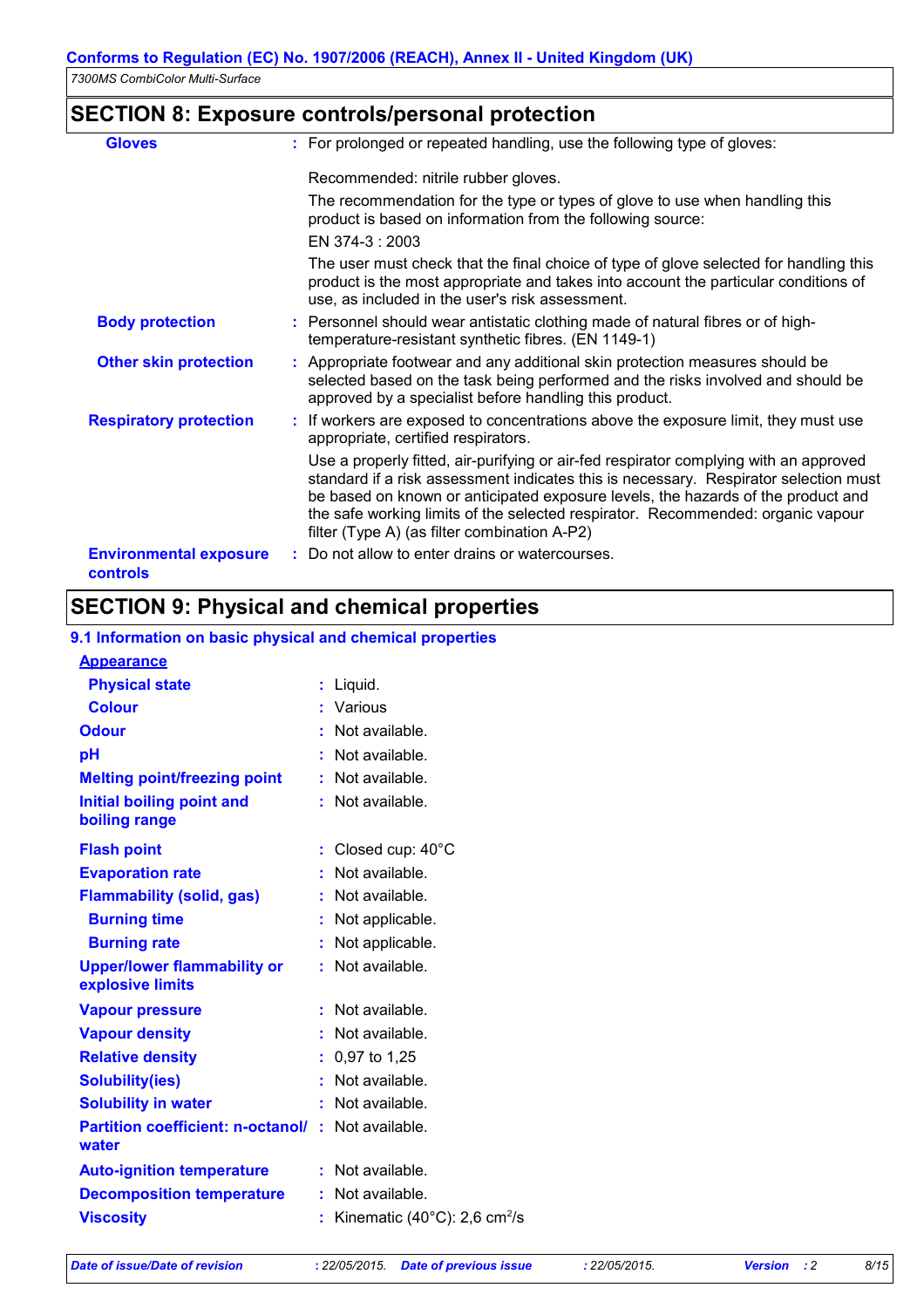#### **Conforms to Regulation (EC) No. 1907/2006 (REACH), Annex II - United Kingdom (UK)**

*7300MS CombiColor Multi-Surface*

### **SECTION 9: Physical and chemical properties**

**Explosive properties :** Not available.

**Oxidising properties** : Not available.

### **9.2 Other information**

No additional information.

| <b>SECTION 10: Stability and reactivity</b>       |                                                                                                                                                                                               |  |  |
|---------------------------------------------------|-----------------------------------------------------------------------------------------------------------------------------------------------------------------------------------------------|--|--|
| <b>10.1 Reactivity</b>                            | : No specific test data related to reactivity available for this product or its ingredients.                                                                                                  |  |  |
| <b>10.2 Chemical stability</b>                    | : Stable under recommended storage and handling conditions (see Section 7).                                                                                                                   |  |  |
| <b>10.3 Possibility of</b><br>hazardous reactions | : Under normal conditions of storage and use, hazardous reactions will not occur.                                                                                                             |  |  |
| <b>10.4 Conditions to avoid</b>                   | : When exposed to high temperatures may produce hazardous decomposition<br>products.                                                                                                          |  |  |
| 10.5 Incompatible materials                       | : Keep away from the following materials to prevent strong exothermic reactions:<br>oxidising agents, strong alkalis, strong acids.                                                           |  |  |
| <b>10.6 Hazardous</b><br>decomposition products   | : Under normal conditions of storage and use, hazardous decomposition products<br>should not be produced.<br>If involved in a fire, toxic gases including CO, CO2 and smoke can be generated. |  |  |
|                                                   |                                                                                                                                                                                               |  |  |

### **SECTION 11: Toxicological information**

### **11.1 Information on toxicological effects**

There are no data available on the mixture itself. See Sections 2 and 3 for details.

Exposure to component solvent vapour concentrations in excess of the stated occupational exposure limit may result in adverse health effects such as mucous membrane and respiratory system irritation and adverse effects on the kidneys, liver and central nervous system. Symptoms and signs include headache, dizziness, fatigue, muscular weakness, drowsiness and, in extreme cases, loss of consciousness.

Solvents may cause some of the above effects by absorption through the skin. Repeated or prolonged contact with the mixture may cause removal of natural fat from the skin, resulting in non-allergic contact dermatitis and absorption through the skin.

If splashed in the eyes, the liquid may cause irritation and reversible damage.

Ingestion may cause nausea, diarrhea and vomiting.

This takes into account, where known, delayed and immediate effects and also chronic effects of components from short-term and long-term exposure by oral, inhalation and dermal routes of exposure and eye contact.

Contains neodecanoic acid, cobalt salt, 2-butanone oxime. May produce an allergic reaction.

### **Acute toxicity**

| <b>Product/ingredient name</b>                                                                   | <b>Result</b>                 | <b>Species</b> | <b>Dose</b>            | <b>Exposure</b> |  |
|--------------------------------------------------------------------------------------------------|-------------------------------|----------------|------------------------|-----------------|--|
| hydrocarbons, aromatic, C9                                                                       | LD50 Oral                     | Mouse          | 8400 mg/kg             |                 |  |
|                                                                                                  | LD50 Oral                     | Rat            | 8400 mg/kg             |                 |  |
| xylene (mixture of isomeres)                                                                     | LC50 Inhalation Gas.          | Rat            | 5000 ppm               | 4 hours         |  |
|                                                                                                  | LC50 Inhalation Gas.          | Rat            | 6670 ppm               | 4 hours         |  |
|                                                                                                  | LD50 Oral                     | Rat            | 4300 mg/kg             |                 |  |
|                                                                                                  | TDLo Dermal                   | Rabbit         | 4300 mg/kg             |                 |  |
| n-butyl acetate                                                                                  | <b>LC50 Inhalation Vapour</b> | Rat            | $>21$ mg/l             | 4 hours         |  |
|                                                                                                  | LC50 Inhalation Vapour        | Rat            | 9700 mg/m <sup>3</sup> | 4 hours         |  |
|                                                                                                  | LD50 Dermal                   | Rabbit         | >17600 mg/kg           |                 |  |
|                                                                                                  | LD50 Oral                     | Rat            | 14000 mg/kg            |                 |  |
| l 2-butanone oxime                                                                               | <b>LC50 Inhalation Vapour</b> | Rat            | $>4416$ mg/l           | 4 hours         |  |
| <b>Conclusion/Summary</b><br>: Based on available data, the classification criteria are not met. |                               |                |                        |                 |  |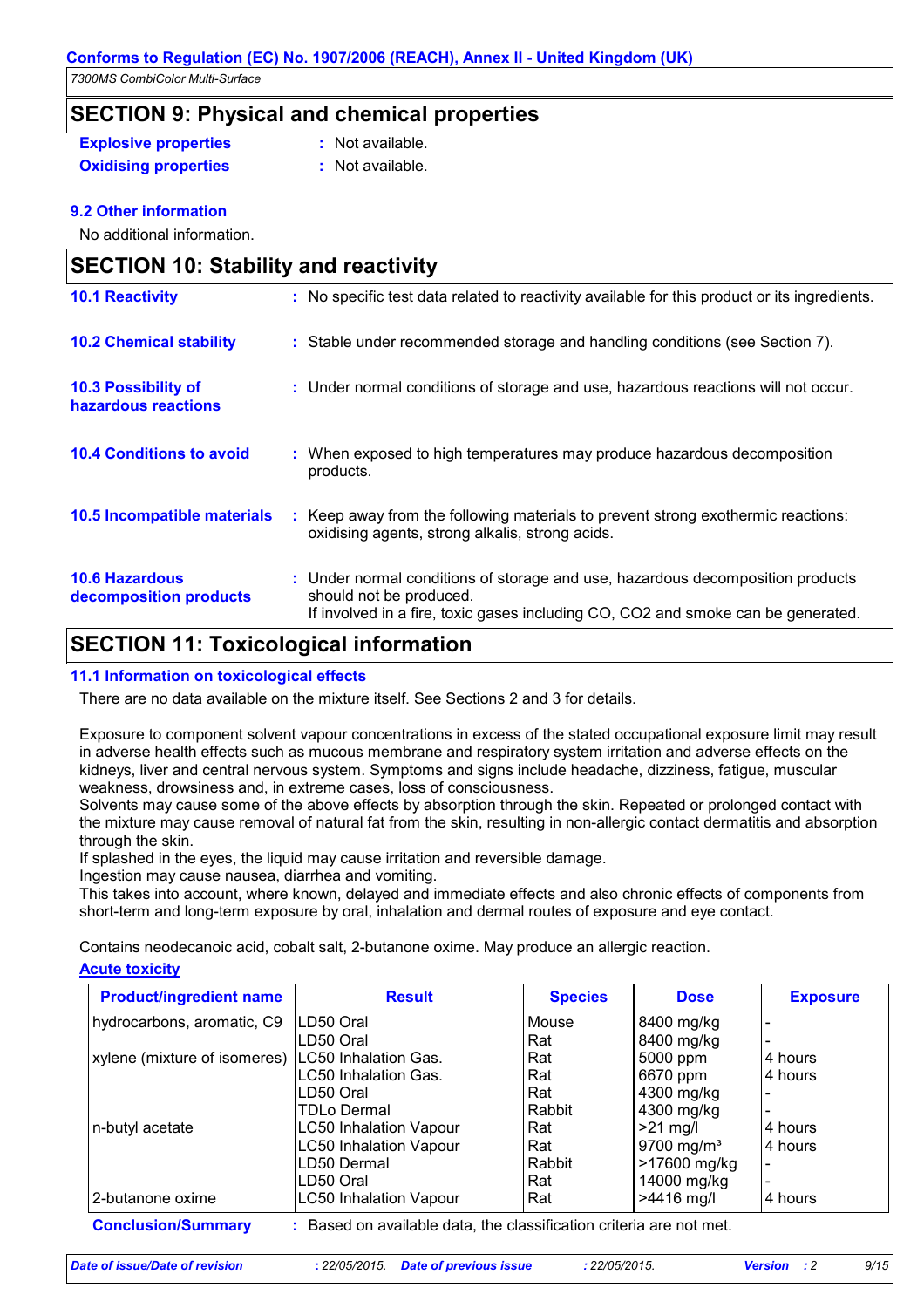## **SECTION 11: Toxicological information**

### **Acute toxicity estimates**

Not available.

### **Irritation/Corrosion**

| <b>Product/ingredient name</b> | <b>Result</b>                    | <b>Species</b> | <b>Score</b>             | <b>Exposure</b> | <b>Observation</b> |
|--------------------------------|----------------------------------|----------------|--------------------------|-----------------|--------------------|
| hydrocarbons, aromatic, C9     | Eyes - Mild irritant             | Rabbit         | $\blacksquare$           | 24 hours 100    |                    |
|                                |                                  |                |                          | microliters     |                    |
| xylene (mixture of isomeres)   | Eyes - Mild irritant             | Rabbit         | $\overline{\phantom{a}}$ | 87 milligrams   |                    |
|                                | Eyes - Severe irritant           | Rabbit         | $\blacksquare$           | 24 hours 5      |                    |
|                                |                                  |                |                          | milligrams      |                    |
|                                | Skin - Mild irritant             | Rat            | $\blacksquare$           | 8 hours 60      | $\blacksquare$     |
|                                |                                  |                |                          | microliters     |                    |
|                                | Skin - Moderate irritant         | Rabbit         | $\overline{\phantom{a}}$ | 24 hours 500    |                    |
|                                |                                  |                |                          | milligrams      |                    |
|                                | Skin - Moderate irritant         | Rabbit         |                          | 100 Percent     |                    |
| n-butyl acetate                | Eyes - Moderate irritant         | Rabbit         | $\overline{\phantom{a}}$ | 100             |                    |
|                                |                                  |                |                          | milligrams      |                    |
|                                | Skin - Moderate irritant         | Rabbit         | $\overline{\phantom{a}}$ | 24 hours 500    |                    |
|                                |                                  |                |                          | milligrams      |                    |
|                                | Skin - Primary dermal irritation | Rabbit         | 0                        |                 |                    |
|                                | index (PDII)                     |                |                          |                 |                    |
|                                | Eyes - Cornea opacity            | Rabbit         | 1                        |                 |                    |
| 2-butanone oxime               | Eyes - Severe irritant           | Rabbit         | $\blacksquare$           | 100             |                    |
|                                |                                  |                |                          | microliters     |                    |
| <b>Conclusion/Summary</b>      |                                  |                |                          |                 |                    |

| <b>Skin</b>               | : Causes skin irritation.                                              |
|---------------------------|------------------------------------------------------------------------|
| <b>Eyes</b>               | : Causes serious eye irritation.                                       |
| <b>Respiratory</b>        | : May cause respiratory irritation. May cause drowsiness or dizziness. |
| <b>Sensitisation</b>      |                                                                        |
| <b>Conclusion/Summary</b> |                                                                        |
| <b>Skin</b>               | : Based on available data, the classification criteria are not met.    |
| <b>Respiratory</b>        | : Based on available data, the classification criteria are not met.    |
| M4                        |                                                                        |

### **Mutagenicity**

| <b>Product/ingredient name</b>        | Test | <b>Experiment</b> | <b>Result</b> |
|---------------------------------------|------|-------------------|---------------|
| hydrocarbons, aromatic, C9   OECD 471 |      | Subject: Bacteria | Negative      |

**Conclusion/Summary :** Based on available data, the classification criteria are not met.

### **Carcinogenicity**

**Conclusion/Summary :** Based on available data, the classification criteria are not met.

### **Reproductive toxicity**

| <b>Product/ingredient name</b>   | <b>Maternal</b><br>toxicity                                       | <b>Fertility</b> | <b>Developmental</b><br>toxin | <b>Species</b>                                                                                                | <b>Dose</b>   | <b>Exposure</b> |
|----------------------------------|-------------------------------------------------------------------|------------------|-------------------------------|---------------------------------------------------------------------------------------------------------------|---------------|-----------------|
| hydrocarbons, aromatic, C9       |                                                                   |                  | Negative                      | Mammal - species<br>unspecified                                                                               | Unreported  - |                 |
| <b>Conclusion/Summary</b>        | Based on available data, the classification criteria are not met. |                  |                               |                                                                                                               |               |                 |
| <b>Teratogenicity</b>            |                                                                   |                  |                               |                                                                                                               |               |                 |
| As a check of the Hammad and the |                                                                   |                  |                               | . Danan diasarkan dalam kalang dan berasa di bagai dan berasa dan berasa dan berasa dan berasa dan berasa dan |               |                 |

**Conclusion/Summary :** Based on available data, the classification criteria are not met.

**Specific target organ toxicity (single exposure)**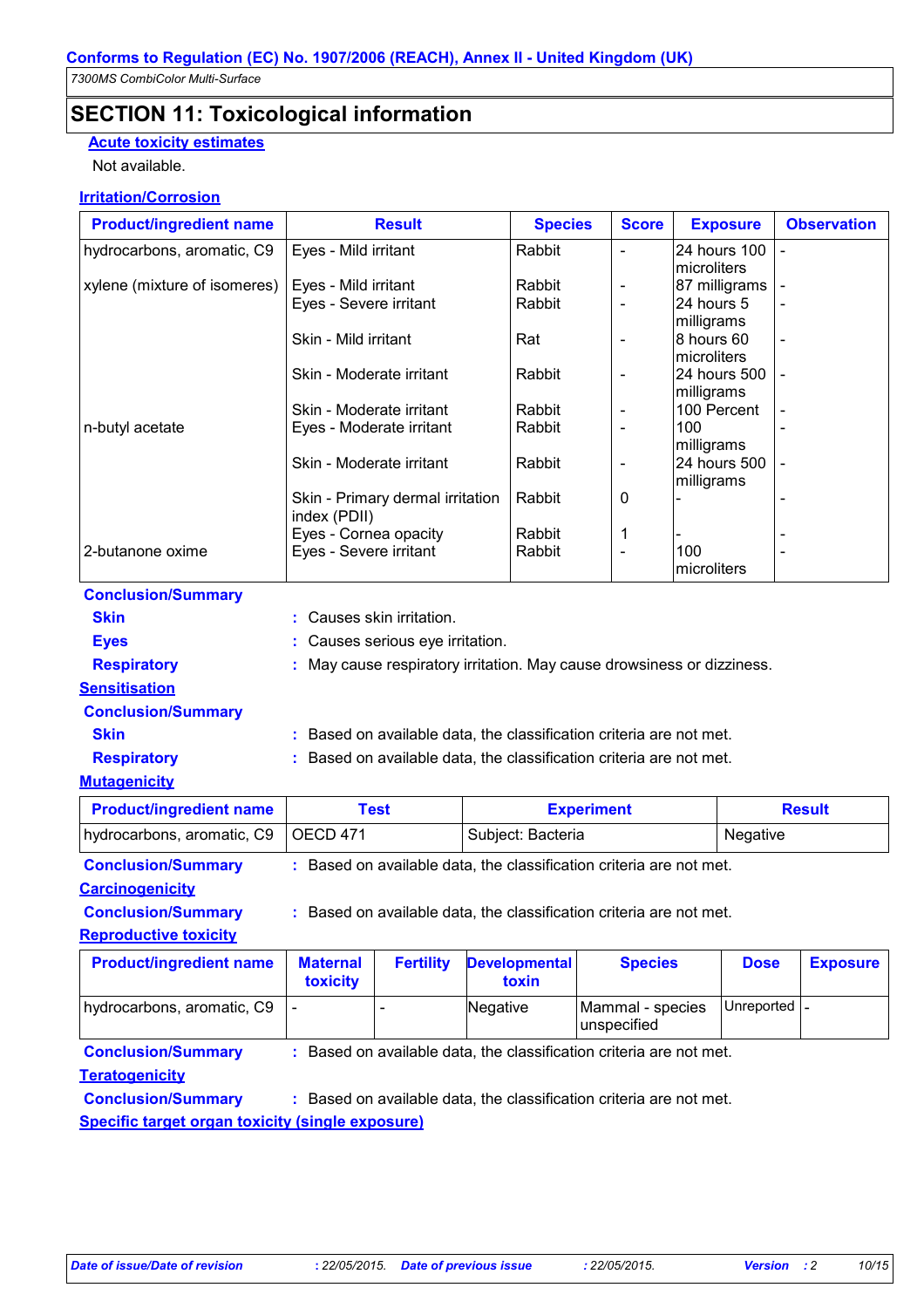# **SECTION 11: Toxicological information**

| <b>Product/ingredient name</b> | <b>Category</b> | <b>Route of</b><br>exposure | <b>Target organs</b>                                           |
|--------------------------------|-----------------|-----------------------------|----------------------------------------------------------------|
| hydrocarbons, aromatic, C9     | Category 3      | Not applicable.             | <b>Respiratory tract</b><br>irritation and<br>Narcotic effects |
| xylene (mixture of isomeres)   | Category 3      | Not applicable.             | Respiratory tract<br>irritation                                |
| n-butyl acetate                | Category 3      | Not applicable.             | Narcotic effects                                               |

**Specific target organ toxicity (repeated exposure)**

| <b>Product/ingredient name</b> | <b>Category</b> | <b>Route of</b><br>exposure | <b>Target organs</b> |  |
|--------------------------------|-----------------|-----------------------------|----------------------|--|
| xylene (mixture of isomeres)   | Category 2      | Not determined              | Not determined       |  |

**Aspiration hazard**

| <b>Product/ingredient name</b> | <b>Result</b>                         |  |  |
|--------------------------------|---------------------------------------|--|--|
| hydrocarbons, aromatic, C9     | <b>ASPIRATION HAZARD - Category 1</b> |  |  |
| xylene (mixture of isomeres)   | <b>ASPIRATION HAZARD - Category 1</b> |  |  |

**Other information :** : Not available.

# **SECTION 12: Ecological information**

### **12.1 Toxicity**

There are no data available on the mixture itself. Do not allow to enter drains or watercourses.

| <b>Product/ingredient name</b> | <b>Result</b>                      | <b>Species</b>                            | <b>Exposure</b> |
|--------------------------------|------------------------------------|-------------------------------------------|-----------------|
| n-butyl acetate                | Acute EC10 956 mg/l                | Bacteria - Pseudomonas putida             | 18 hours        |
|                                | Acute EC50 648 mg/l                | Algae - Desmodesmus<br>subspicatus        | 72 hours        |
|                                | Acute LC50 32 mg/l Marine water    | Crustaceans - Artemia salina -<br>Nauplii | 148 hours       |
|                                | Acute LC50 18 mg/l Fresh water     | Fish - Pimephales promelas                | 96 hours        |
|                                | Acute LC50 62 mg/l                 | Fish - Danio rerio                        | 96 hours        |
| 2-butanone oxime               | Acute EC50 750 mg/l                | Daphnia spec.                             | 48 hours        |
|                                | Acute IC50 83 mg/l                 | Algae                                     | 72 hours        |
|                                | Acute LC50 843000 µg/l Fresh water | Fish - Pimephales promelas                | 96 hours        |

**Conclusion/Summary :** Harmful to aquatic life with long lasting effects.

### **12.2 Persistence and degradability**

| <b>Product/ingredient name</b>                                                                              | <b>Test</b>              | <b>Result</b> |                                                        | <b>Dose</b> |                                          | <b>Inoculum</b>         |
|-------------------------------------------------------------------------------------------------------------|--------------------------|---------------|--------------------------------------------------------|-------------|------------------------------------------|-------------------------|
| xylene (mixture of isomeres) $\vert$ -<br>n-butyl acetate                                                   |                          |               | 90 % - Readily - 5 days<br>90 % - Readily - 28 days    |             |                                          |                         |
| <b>Conclusion/Summary</b>                                                                                   |                          |               | : This product has not been tested for biodegradation. |             |                                          |                         |
| <b>Product/ingredient name</b>                                                                              | <b>Aquatic half-life</b> |               | <b>Photolysis</b>                                      |             |                                          | <b>Biodegradability</b> |
| hydrocarbons, aromatic, C9<br>xylene (mixture of isomeres) $\vert$ -<br>n-butyl acetate<br>2-butanone oxime |                          |               |                                                        |             | Readily<br>Readily<br>Readily<br>Readily |                         |

### **12.3 Bioaccumulative potential**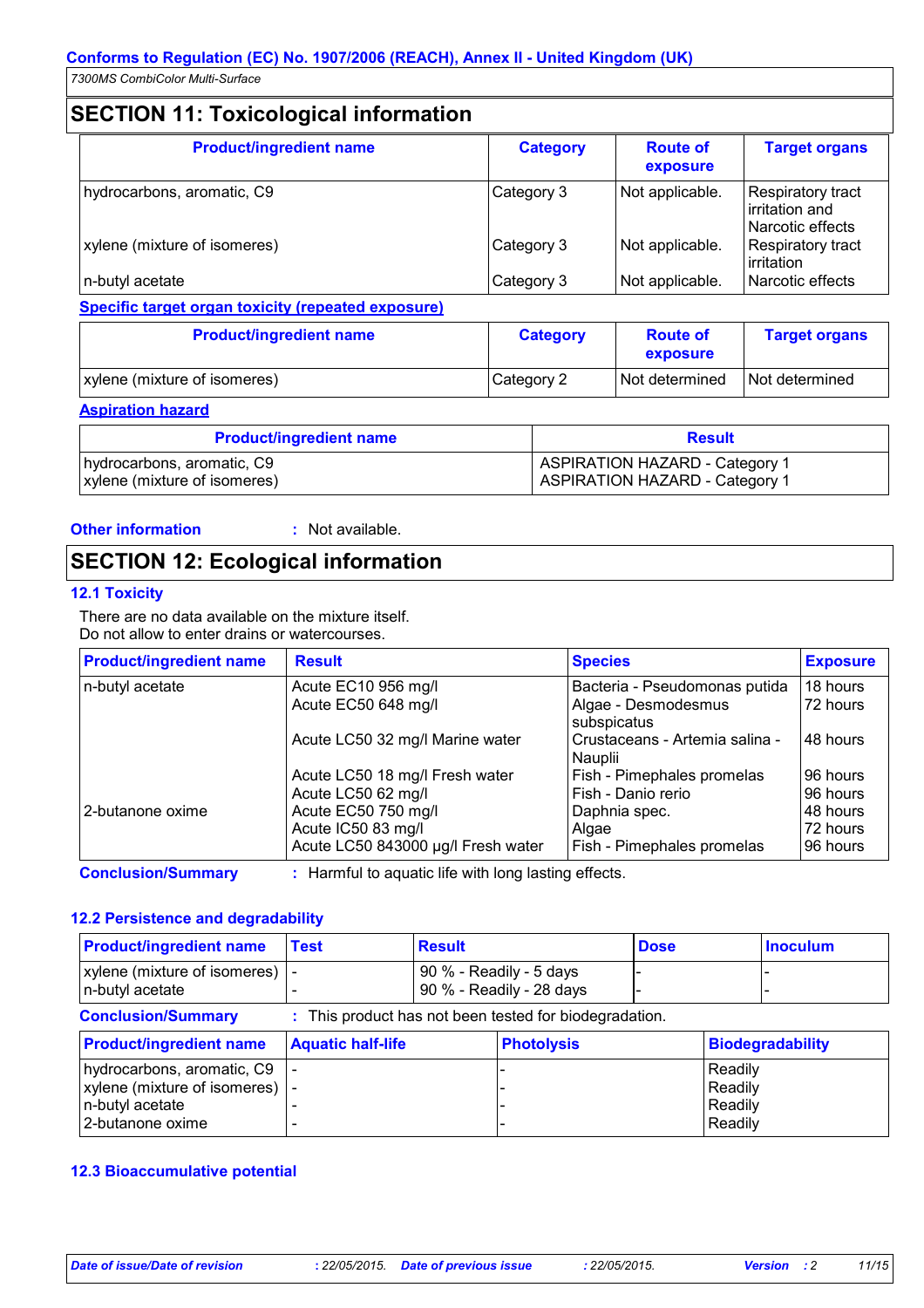| <b>SECTION 12: Ecological information</b>     |                             |            |                  |  |
|-----------------------------------------------|-----------------------------|------------|------------------|--|
| <b>Product/ingredient name</b>                | $\mathsf{LogP}_\mathsf{ow}$ | <b>BCF</b> | <b>Potential</b> |  |
| hydrocarbons, aromatic, C9 $\vert$ 3.7 to 4.5 |                             |            | high             |  |
| xylene (mixture of isomeres) $ 3,16\rangle$   |                             |            | low              |  |
| n-butyl acetate                               | 2,3                         | 10         | <b>I</b> low     |  |
| 2-butanone oxime                              | 0.59                        | 5,01       | llow             |  |

| <b>12.4 Mobility in soil</b>                            |                  |
|---------------------------------------------------------|------------------|
| <b>Soil/water partition</b><br><b>coefficient (Koc)</b> | : Not available. |
| <b>Mobility</b>                                         | : Volatile.      |
|                                                         |                  |

| 12.5 Results of PBT and vPvB assessment |                   |
|-----------------------------------------|-------------------|
| <b>PBT</b>                              | : Not applicable. |
| <b>vPvB</b>                             | : Not applicable. |

**12.6 Other adverse effects** : No known significant effects or critical hazards.

| <b>SECTION 13: Disposal considerations</b> |  |
|--------------------------------------------|--|
|--------------------------------------------|--|

| <b>13.1 Waste treatment methods</b> |                                                                                                                                                                                                                                                                                                                                                                                                                                                                                                                                                      |
|-------------------------------------|------------------------------------------------------------------------------------------------------------------------------------------------------------------------------------------------------------------------------------------------------------------------------------------------------------------------------------------------------------------------------------------------------------------------------------------------------------------------------------------------------------------------------------------------------|
| <b>Product</b>                      |                                                                                                                                                                                                                                                                                                                                                                                                                                                                                                                                                      |
| <b>Methods of disposal</b>          | : The generation of waste should be avoided or minimised wherever possible.<br>Disposal of this product, solutions and any by-products should at all times comply<br>with the requirements of environmental protection and waste disposal legislation<br>and any regional local authority requirements. Dispose of surplus and non-<br>recyclable products via a licensed waste disposal contractor. Waste should not be<br>disposed of untreated to the sewer unless fully compliant with the requirements of<br>all authorities with jurisdiction. |
| <b>Hazardous waste</b>              | $:$ Yes.                                                                                                                                                                                                                                                                                                                                                                                                                                                                                                                                             |
| <b>Disposal considerations</b>      | : Do not allow to enter drains or watercourses.<br>Dispose of according to all federal, state and local applicable regulations.<br>If this product is mixed with other wastes, the original waste product code may no<br>longer apply and the appropriate code should be assigned.<br>For further information, contact your local waste authority.                                                                                                                                                                                                   |

### **European waste catalogue (EWC)**

The European Waste Catalogue classification of this product, when disposed of as waste, is:

| <b>Waste code</b>              | <b>Waste designation</b>                                                                                                                                                                                                                                                                                                                                                                                                                                                                                                                                     |
|--------------------------------|--------------------------------------------------------------------------------------------------------------------------------------------------------------------------------------------------------------------------------------------------------------------------------------------------------------------------------------------------------------------------------------------------------------------------------------------------------------------------------------------------------------------------------------------------------------|
| 08 01 11*                      | waste paint and varnish containing organic solvents or other dangerous substances                                                                                                                                                                                                                                                                                                                                                                                                                                                                            |
| <b>Packaging</b>               |                                                                                                                                                                                                                                                                                                                                                                                                                                                                                                                                                              |
| <b>Methods of disposal</b>     | : The generation of waste should be avoided or minimised wherever possible. Waste<br>packaging should be recycled. Incineration or landfill should only be considered<br>when recycling is not feasible.                                                                                                                                                                                                                                                                                                                                                     |
| <b>Disposal considerations</b> | : Using information provided in this safety data sheet, advice should be obtained from<br>the relevant waste authority on the classification of empty containers.<br>Empty containers must be scrapped or reconditioned.<br>Not emptied containers are hazardous waste.                                                                                                                                                                                                                                                                                      |
| <b>Special precautions</b>     | : This material and its container must be disposed of in a safe way. Care should be<br>taken when handling emptied containers that have not been cleaned or rinsed out.<br>Empty containers or liners may retain some product residues. Vapor from product<br>residues may create a highly flammable or explosive atmosphere inside the<br>container. Do not cut, weld or grind used containers unless they have been cleaned<br>thoroughly internally. Avoid dispersal of spilt material and runoff and contact with<br>soil, waterways, drains and sewers. |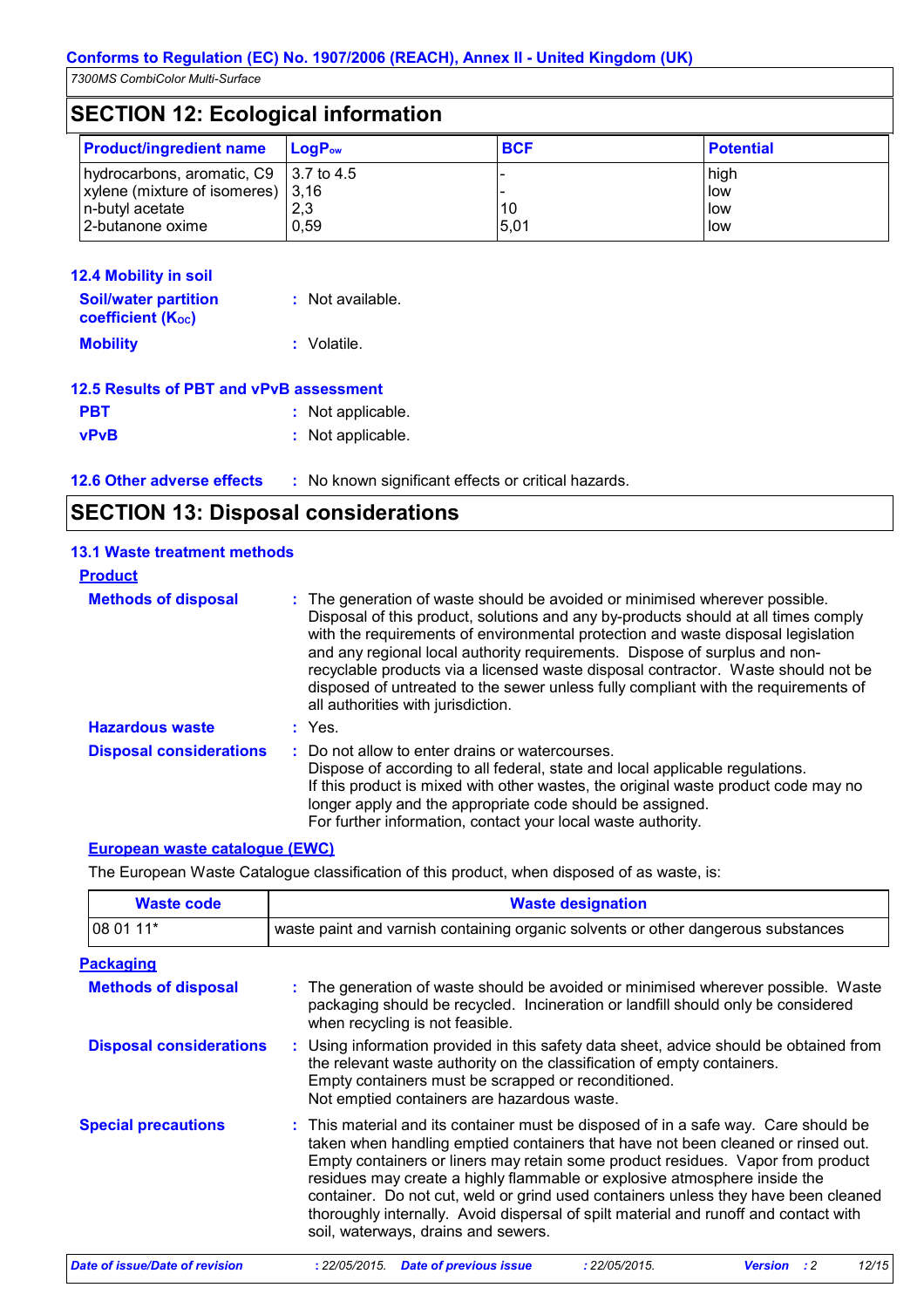## **SECTION 14: Transport information**

|                                           | <b>ADR/RID</b>                                                                                                                                                                                          | <b>IMDG</b>                                                                                                                                                                                                                                                 | <b>IATA</b>                                                                                                                                                                                                                                                                                                          |
|-------------------------------------------|---------------------------------------------------------------------------------------------------------------------------------------------------------------------------------------------------------|-------------------------------------------------------------------------------------------------------------------------------------------------------------------------------------------------------------------------------------------------------------|----------------------------------------------------------------------------------------------------------------------------------------------------------------------------------------------------------------------------------------------------------------------------------------------------------------------|
| 14.1 UN number                            | Not regulated.                                                                                                                                                                                          | <b>UN1263</b>                                                                                                                                                                                                                                               | <b>UN1263</b>                                                                                                                                                                                                                                                                                                        |
| 14.2 UN proper<br>shipping name           |                                                                                                                                                                                                         | Paint.                                                                                                                                                                                                                                                      | Paint.                                                                                                                                                                                                                                                                                                               |
| <b>14.3 Transport</b><br>hazard class(es) |                                                                                                                                                                                                         | 3                                                                                                                                                                                                                                                           | 3                                                                                                                                                                                                                                                                                                                    |
| 14.4 Packing<br>group                     |                                                                                                                                                                                                         | III                                                                                                                                                                                                                                                         | $\mathbf{III}$                                                                                                                                                                                                                                                                                                       |
| 14.5<br><b>Environmental</b><br>hazards   | No.                                                                                                                                                                                                     | No.                                                                                                                                                                                                                                                         | No.                                                                                                                                                                                                                                                                                                                  |
| <b>Additional</b><br>information          | <b>Viscous substance</b><br>exemption<br>Exempted according to 2.2.3.<br>1.5 (Viscous substance<br>exemption)<br>This class 3 material can be<br>considered non hazardous in<br>packagings up to 450 L. | <b>Emergency schedules</b><br>(EmS):<br>$F-E + S-E$<br><b>Viscous substance</b><br>exemption<br>This class 3 material can be<br>considered non hazardous in<br>packagings up to 30 L.<br>Exempted according to 2.3.2.<br>5 (Viscous substance<br>exemption) | <b>Passenger and Cargo Aircraft</b><br>Quantity limitation: 60 L<br>Packaging instructions: 355<br><b>Cargo Aircraft Only</b><br>Quantity limitation: 220 L<br>Packaging instructions: 366<br><b>Limited Quantities -</b><br><b>Passenger Aircraft</b><br>Quantity limitation: 10 L<br>Packaging instructions: Y 344 |

**user**

**14.6 Special precautions for : Transport within user's premises: always transport in closed containers that are** upright and secure. Ensure that persons transporting the product know what to do in the event of an accident or spillage.

## **SECTION 15: Regulatory information**

### **15.1 Safety, health and environmental regulations/legislation specific for the substance or mixture**

The information contained in this safety data sheet does not constitute the user's own assessment of workplace risks, as required by other health and safety legislation. The provisions of the national health and safety at work regulations apply to the use of this product at work.

**CN code :** 3208 90 19

**EU Regulation (EC) No. 1907/2006 (REACH)**

**Annex XIV - List of substances subject to authorisation**

### **Annex XIV**

None of the components are listed.

**Substances of very high concern**

None of the components are listed.

**Annex XVII - Restrictions :** For professional use only.

**on the manufacture,**

**placing on the market** 

**and use of certain dangerous substances,**

**mixtures and articles**

**Other EU regulations**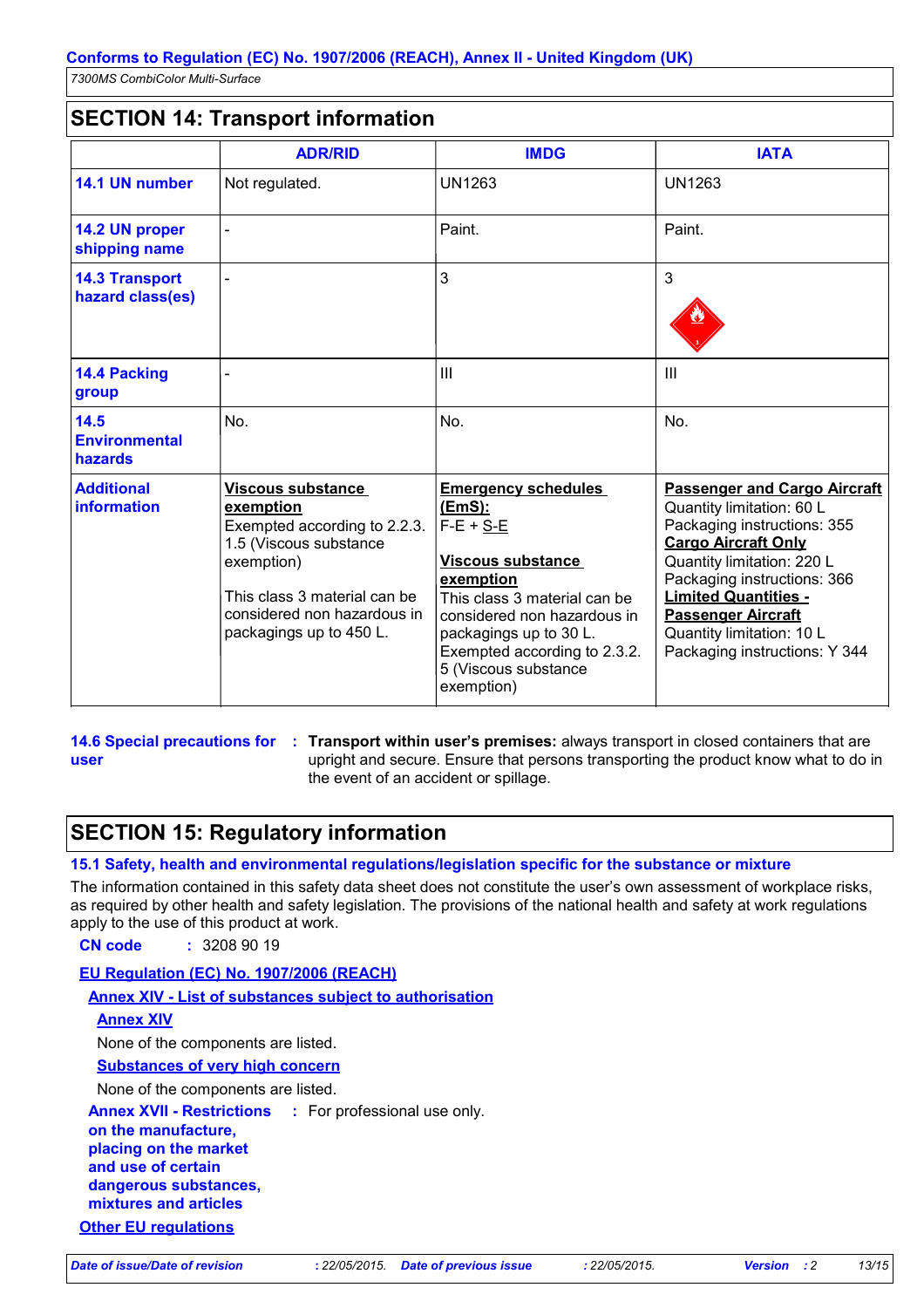## **SECTION 15: Regulatory information**

| <b>VOC for Ready-for-Use</b> | : $2004/42$ /EC - IIA/i: 600g/l (2007) 500g/l (2010). <= 420g/l VOC. |  |
|------------------------------|----------------------------------------------------------------------|--|
| <b>Mixture</b>               |                                                                      |  |

**Europe inventory :** Not determined.

| <b>Product/ingredient name Carcinogenic</b> | <b>effects</b> | <b>Mutagenic effects</b> | <b>Developmental</b><br><b>effects</b> | <b>Fertility effects</b> |
|---------------------------------------------|----------------|--------------------------|----------------------------------------|--------------------------|
| 2-butanone oxime                            | Carc. 2, H351  | $\overline{\phantom{0}}$ |                                        |                          |

### **National regulations**

| <b>Product/ingredient name</b>   | <b>List name</b>                                  | Name on list     | <b>Classification</b> | <b>Notes</b> |
|----------------------------------|---------------------------------------------------|------------------|-----------------------|--------------|
| neodecanoic acid, cobalt<br>salt | UK Occupational<br>Exposure Limits EH40<br>'- WEL | cobalt compounds | Carc.                 |              |

| <b>15.2 Chemical Safety</b> |  |
|-----------------------------|--|
| <b>Assessment</b>           |  |

This product contains substances for which Chemical Safety Assessments are still **:** required.

### **SECTION 16: Other information**

 $\nabla$  Indicates information that has changed from previously issued version.

| <b>Abbreviations and</b> | $:$ ATE = Acute Toxicity Estimate                                             |
|--------------------------|-------------------------------------------------------------------------------|
| acronyms                 | CLP = Classification, Labelling and Packaging Regulation [Regulation (EC) No. |
|                          | 1272/2008]                                                                    |
|                          | DMEL = Derived Minimal Effect Level                                           |
|                          | DNEL = Derived No Effect Level                                                |
|                          | EUH statement = CLP-specific Hazard statement                                 |
|                          | PBT = Persistent, Bioaccumulative and Toxic                                   |
|                          | PNEC = Predicted No Effect Concentration                                      |
|                          | <b>RRN = REACH Registration Number</b>                                        |
|                          | vPvB = Very Persistent and Very Bioaccumulative                               |

### **Procedure used to derive the classification according to Regulation (EC) No. 1272/2008 [CLP/GHS]**

| <b>Classification</b>                                                     |                                                                                                                                                                                                                                                                                                                                                                                                                              |  | <b>Justification</b>                                                                                                                                                                                                                                                                                                                                                                |
|---------------------------------------------------------------------------|------------------------------------------------------------------------------------------------------------------------------------------------------------------------------------------------------------------------------------------------------------------------------------------------------------------------------------------------------------------------------------------------------------------------------|--|-------------------------------------------------------------------------------------------------------------------------------------------------------------------------------------------------------------------------------------------------------------------------------------------------------------------------------------------------------------------------------------|
| Flam. Liq. 3, H226<br>STOT SE 3, H335 and H336<br>Aquatic Chronic 3, H412 |                                                                                                                                                                                                                                                                                                                                                                                                                              |  | Expert judgment<br>Expert judgment<br>Expert judgment                                                                                                                                                                                                                                                                                                                               |
| <b>Full text of abbreviated H</b><br><b>statements</b>                    | H226<br>Flammable liquid and vapour.<br>Harmful if swallowed.<br>H302<br>H304<br>H312<br>Harmful in contact with skin.<br>H315<br>Causes skin irritation.<br>H317<br>Causes serious eye damage.<br>H318<br>Causes serious eye irritation.<br>H319<br>Harmful if inhaled.<br>H332<br>H335<br>May cause respiratory irritation.<br>H335<br>and<br>H336<br>H336<br>H351<br>Suspected of causing cancer.<br>H373<br>H411<br>H412 |  | May be fatal if swallowed and enters airways.<br>May cause an allergic skin reaction.<br>May cause respiratory irritation. May cause drowsiness or dizziness.<br>May cause drowsiness or dizziness.<br>May cause damage to organs through prolonged or repeated exposure.<br>Toxic to aquatic life with long lasting effects.<br>Harmful to aquatic life with long lasting effects. |